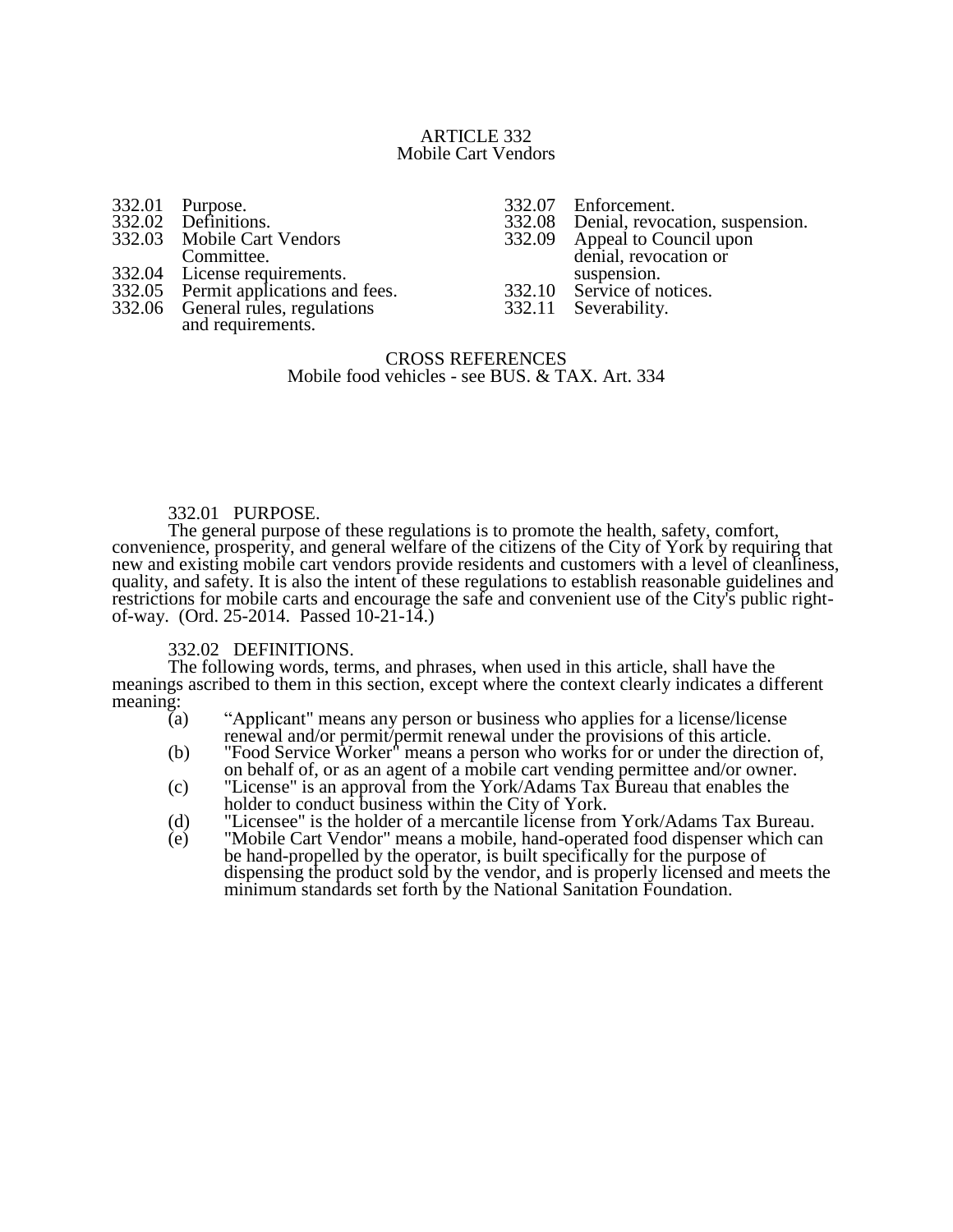# 332.03 BUSINESS REGULATION AND TAXATION CODE 26B

- (f) "Operator" is the entity that is legally responsible for the operation of the mobile food cart such as the owner, the owner's agent, or other PERSON; and possesses a valid permit to operate a mobile food cart.
- (g) "Operating Hours" is the designated time frame mobile cart vendors are authorized to operate within the City right-of-way.
- (h) "Owner" is an individual or business entity who owns and/or operates the mobile cart used in business for the purpose of earning income.
- (i) "Pedestrian" is a person who is walking or otherwise traveling in the public rightof-way.
- (j) "Permit" means a written authorization, or permission to vend food items at authorized locations and times, for a specified period of time. Under the provisions of this Code section, a "permit" is not equivalent to a "license," and vice-versa.
- (k) "Permittee" is the entity, person, company or corporation which has been granted a permit by the City of York to operate mobile food carts within the City.
- (l) "Restaurant" means a brick and mortar establishment where meals are generally served and eaten on premises; prepares and serves food and drink to customers in return for money, either paid before the meal, after the meal, or with a running tab.
- (m) "Person" means any natural individual, firm, partnership, association, or corporation. Whenever the word "person" is used in any section in this article prescribing a penalty or fine as applied to a partnership or association, the word shall include the partners or members thereof; such word as applied to corporations shall include the officers, agents, or employees thereof who are responsible for any violation of such section.
- (n) "Vendor" means a person or agency that sells.
- (o) "Vending" means the act of selling. (Ord. 25-2014. Passed 10-21-14.)

# 332.03 MOBILE CART VENDORS COMMITTEE.

There shall be within the City of York a Mobile Cart Vendors Committee consisting of a member of the York Business Improvement District Authority, the York City Health Inspector, a member of the York City Traffic Safety Committee, the Director of Economic and Community Development or designee, a representative from the York City Police Department, a representative from the Bureau of Permits, Planning & Zoning, and the Director of Public Works or designee, established for the purpose of reviewing applications for mobile cart vending permits, and establishing rules and regulations, as appropriate, which shall be approved by Council. (Ord. 25-2014. Passed 10-21-14.)

## 332.04 LICENSE REQUIREMENTS.

Licenses are required to operate a business in the City of York.

- (a) A non-refundable application fee as determined by the City of York must accompany all mobile cart vendor applications.
- (b) A non-refundable license fee of \$25.00 will be required of all mobile cart vendor applicants to obtain a mercantile license from the York/Adams Tax Bureau. (Ord. 25-2014. Passed 10-21-14.)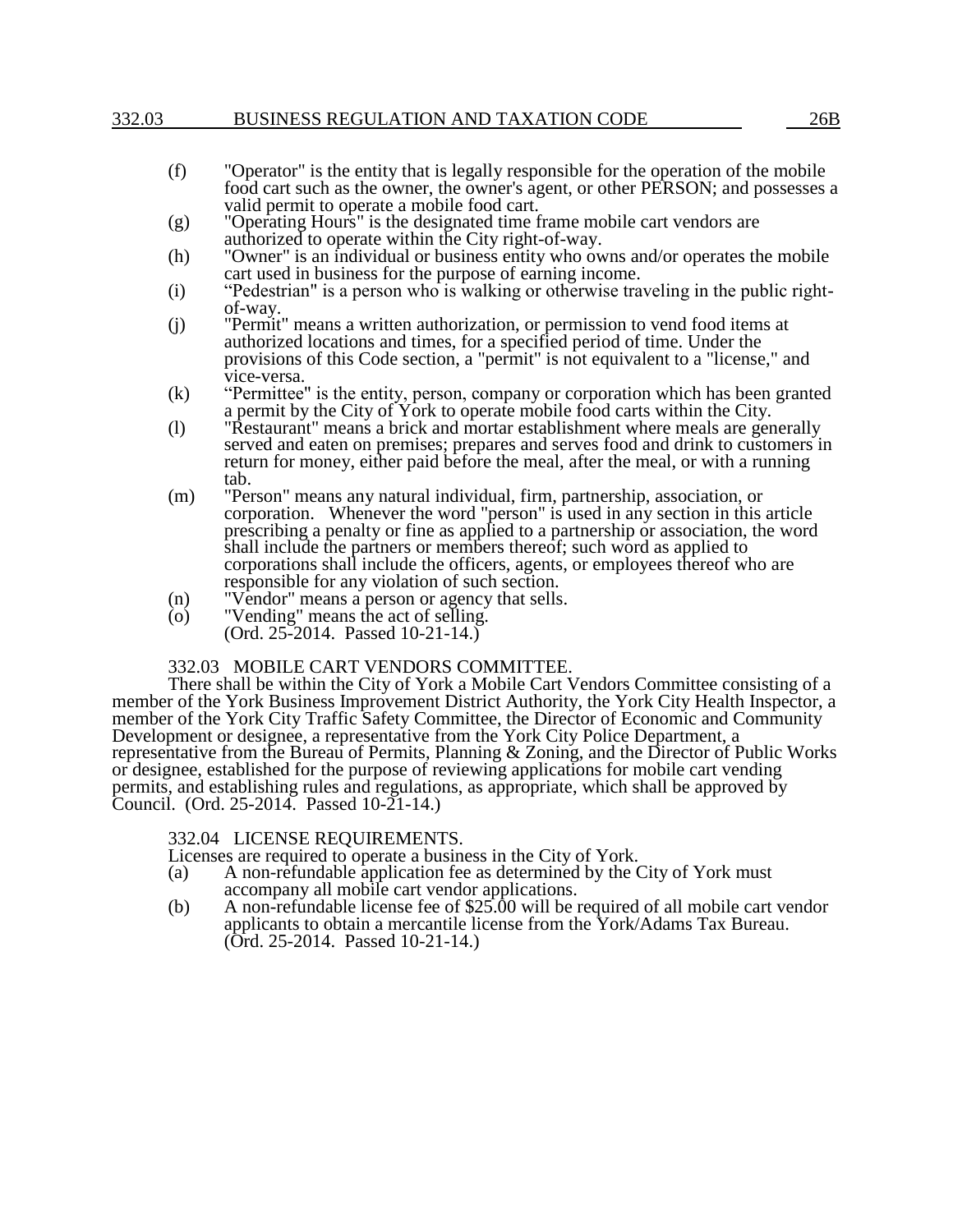# 332.05 PERMIT APPLICATIONS AND FEES.<br>(a) Applications for mobile cart vending perm

Applications for mobile cart vending permits will be accepted at City of York Bureau of Permits, Planning and Zoning no later than June 30 of the calendar year.

(b) Upon approval of an application for a permit, the annual permit fee shall be \$300.00.

(c) Any duplicate permit may be issued upon payment of a fee of \$20.00 should a permit be lost or destroyed.

(d) Applicant shall notify the Bureau of Permits, Planning and Zoning within fifteen (15) days of any changes to application information.

A single permit application shall be accepted and deemed complete if received no later than close of business on June 30 and accompanied by:<br>(1) The applicant's first choice for location

The applicant's first choice for location: CBD License locations are as follows and as notated on accompanying map:<br>A. Northeast corner of Continental Square

- A. Northeast corner of Continental Square<br>B. Southwest corner of Continental Square
- B. Southwest corner of Continental Square<br>C. Mid-Unit Block of East Market Street (n
- C. Mid-Unit Block of East Market Street (north side of the street)<br>D. 100 Block of South George Street (east side of the street)
- D. 100 Block of South George Street (east side of the street)<br>E. Corner of North George and Philadelphia Streets
- E. Corner of North George and Philadelphia Streets
- F. Mid-100 block of West Market Street (north side of the street)<br>G. Bus Station between Mason Avenue and King Street
- G. Bus Station between Mason Avenue and King Street<br>H. Rail Trail at West Market Street (south side of the stre
- H. Rail Trail at West Market Street (south side of the street)
- I. Rail Trail and north side W. Market Street (north side of the street)
- J. Mid-100 Block of West Philadelphia Street (north side of the street)
- K. Mid-unit block of South George, west side of street\*
- (\*K: location at discretion of Council)

\*\*Interest by more than one vendor in a particular location will institute a bidding process provided all applications are submitted on or before June 30. License will be awarded to the highest bidder.  $(2)$ 

A copy of all necessary licenses, permits and/or other written proof of compliance with the regulations of the City of York for each mobile cart.

- (3) The full name; signature; address; and whether the applicant is an individual, firm, or corporation, and, if a partnership, the names of the partners; together with the addresses of all principals including the owner, licensee, and permittee.
- (4) A list of the names of all food service workers that will operate the mobile cart vendor(s).
- (5) The physical street address of the business. Post office boxes and other mail services will not be accepted.
- (6) A photograph of the permittee and/or food service worker applicant, e.g. driver's license, passport or similar.
- (7) A color photograph and accurate description of the mobile cart including the following data: The make, model and type of body; the vehicle identification number or any other identifying number as may be required by the Mobile Cart Vendors Committee. (If this information is not known at the time of permit application, this requirement can be satisfied as a condition of obtaining a final effective permit.)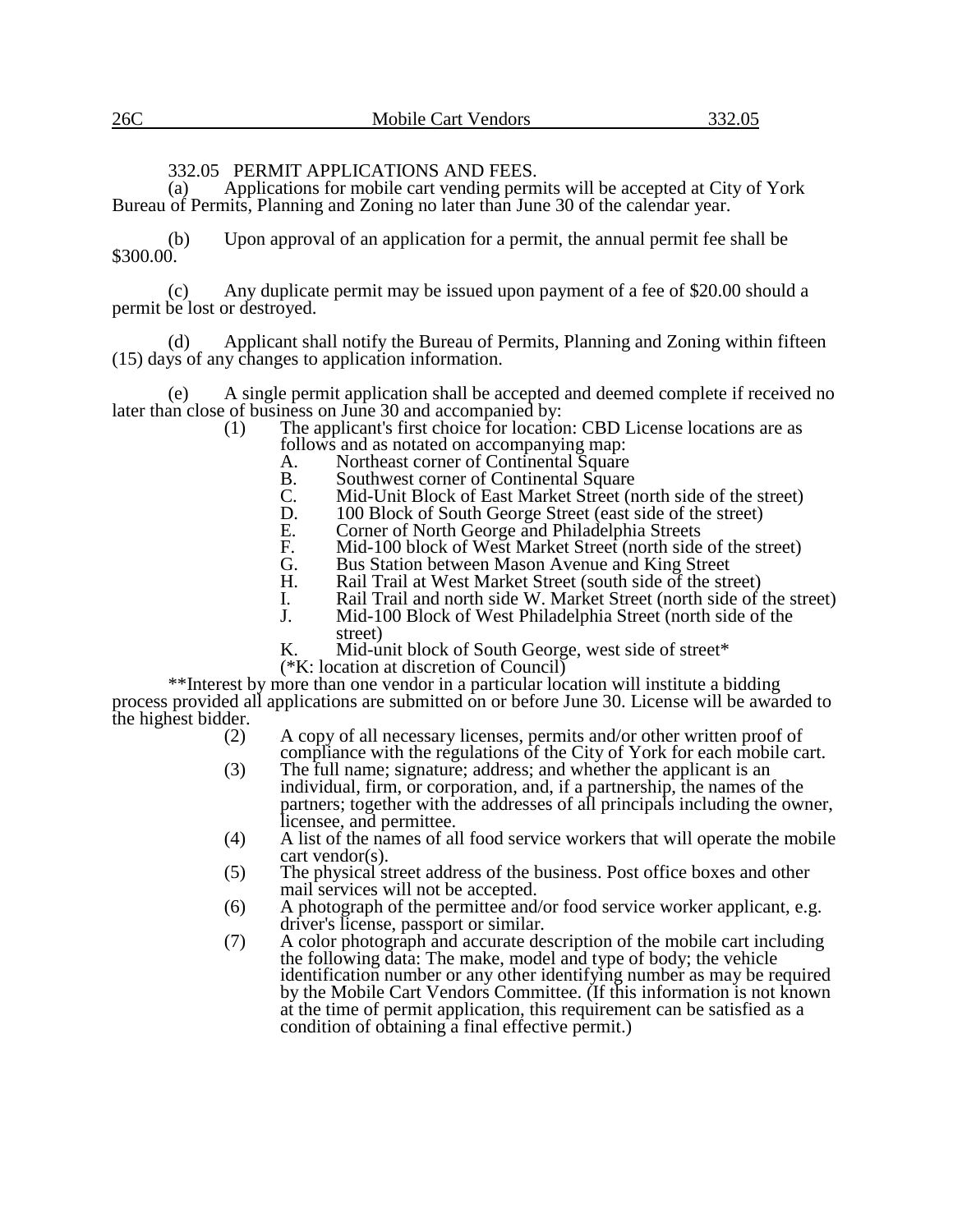### 332.06 BUSINESS REGULATION AND TAXATION CODE 26D

- (8) A statement that the applicant and/or owner, or any of its food service workers has not been convicted of any crime that involves any local, state or federal law or regulation arising out of the operation of a similar business.
- (9) A statement that the applicant and/or owner, or any of its food service workers has not been convicted of a crime as a result of having perpetrated deceptive practices upon the public within the last ten years.
- (10) A signed Hold Harmless and waiver of subrogation (sample attached) that the permittee shall hold harmless the City and its officers and employees, and shall indemnify the City, its officers and employees for any claims for damage to property or injury to persons which may be occasioned by any activity carried on under the terms of the permit. Permittee shall furnish and maintain such public liability, food products liability, and property damage insurance as will protect vendor, property owners, and the City from all claims for damage to property or bodily injury, including death, which may arise from the operations under the permit or in connection therewith. Such insurance shall provide coverage of not less One Million dollars per occurrence. The policy shall further provide that it may not be cancelled except upon thirty (30) days written notice served upon the City of York Bureau of Permits, Planning and Zoning. A permit issued pursuant to the provisions of this section shall be invalid at any time the insurance required herein is not maintained and evidence of continuing coverage is not filed with the Bureau of Permits, Planning and Zoning.
- (11) A statement that the permittee shall hold harmless the adjacent property owner(s) for any claims for damage to property or injury to persons which may be the direct result of any activity of the permit holder.
- (12) A statement that the permittee shall hold harmless any and all members and member organizations represented on the food cart committee.
- (13) Provide such other additional information required by law, rule, ordinance, or that any department of the City, Mobile Cart Vendors Committee, City Council, or information reasonably deemed appropriate to assist the City in determining whether the permit should be granted. The applicant shall be provided reasonable time to supplement the application. (Ord. 25- 2014. Passed 10-21-14.)

332.06 GENERAL RULES, REGULATIONS AND REQUIREMENTS.

Under this article permits shall be issued based on the same standards that the City Health Inspector would use to license Temporary Food Facilities, under the Pennsylvania Food Code, and licenses shall only be issued upon the City Health Inspector's passing grade of the commissary or storage facility of the vendor dispenser.

The applicant must obtain a valid and current mercantile license prior to submitting an application for a mobile cart vendor permit.

Mobile cart vendors are permitted to operate a mobile, hand-operated food dispenser which can be hand-propelled by the operator, is built specifically for the purpose of dispensing the product sold by the vendor, and is properly licensed and permitted, and meets the minimum standards set forth by the National Sanitation Foundation.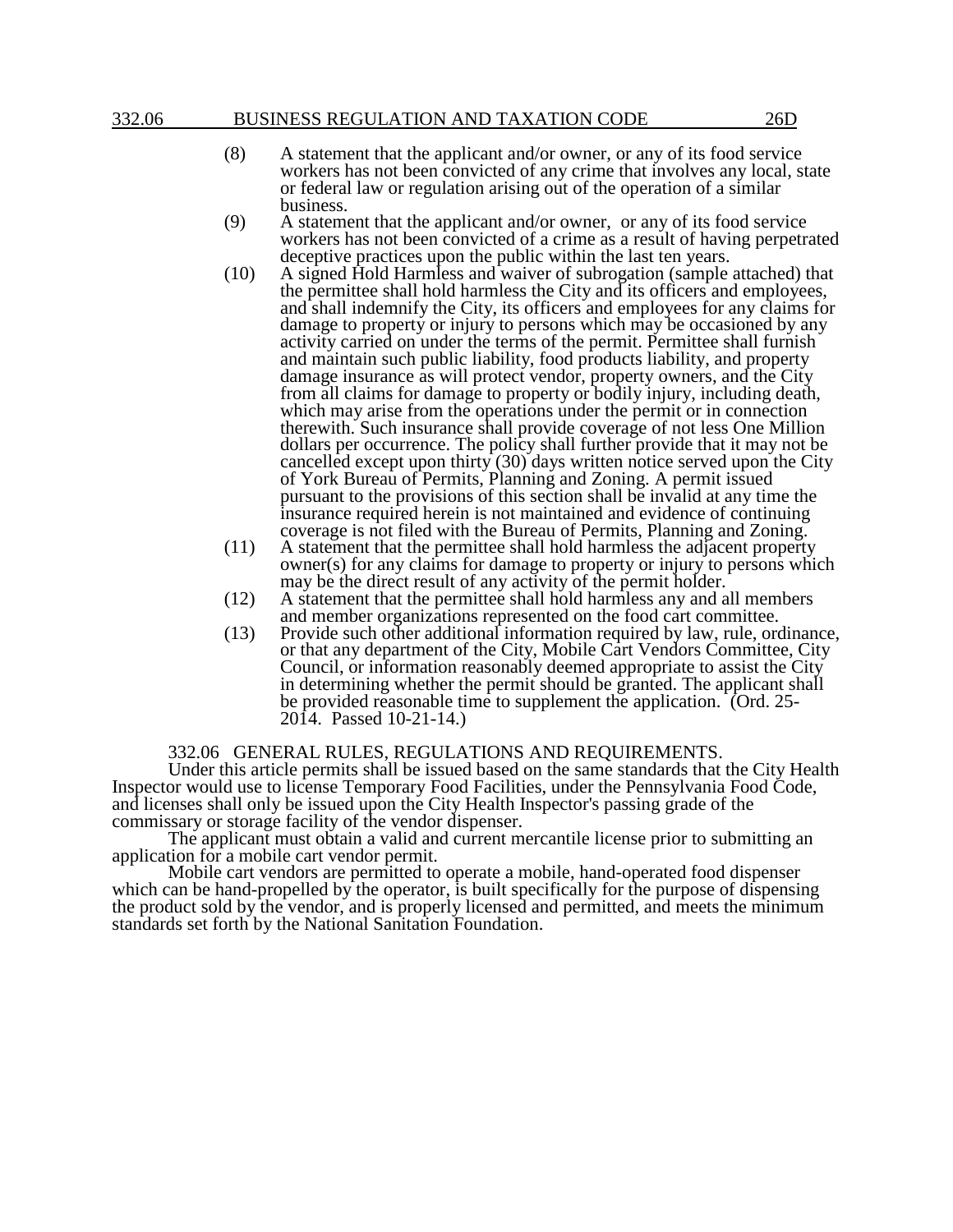Retention of a mobile cart vendor permit shall be contingent upon compliance with all requirements herein. A permit holder who fails to comply with all conditions shall have their license revoked. The permit fee shall be nonrefundable if revoked.

Vendor must submit proof of payment of mercantile tax and Pennsylvania sales tax to the City of York upon request.

- (a) Process. All mobile cart vendors must submit an application for a permit annually from the Bureau of Permits, Planning and Zoning.
	- (1) Six permits will be made available for ten locations in the Central Business District. Permits will be issued by location.
	- (2) Twenty permits will be made available for locations outside the Central Business District.
	- (3) No more than one CBD and one non-CBD permit shall be held by the same individual or entity at a time.
	- (4) Application deadline: June 30 to be effective for the following calendar year. For current year (2014), application deadline will be November 30.
	- (5) All mobile cart vendor permits are effective from January 1 to December 31 of each calendar year. Each year constitutes a new application and permitting cycle. Each permittee is guaranteed their location for two consecutive years.
	- (6) The permits are not transferable. In the event that the holder of a permit is unable to use the permit for any reason, the permit must be returned to the City with no refund of any licensing or permit fees paid.
	- (7) Subletting of permits is strictly prohibited.
- (b) Design/Size.
	- $\overline{(1)}$  With the exception of trash bin receptacles, no mobile cart vendor shall use external signage, seating, or any other equipment not contained within the vehicle on the public sidewalks.
	- (2) No mobile food cart operating within the City designated locations shall exceed 34 square feet in expanse including the cart and any accessories. No additional items will be permitted outside of the cart itself.
- (c) Product. Mobile dispensers shall be strictly prohibited from selling apparel, jewelry, movies, music, tobacco products, pornography, prophylactics, and/or other sundries.
- (d)  $\frac{\text{Location}}{(1) \quad \text{T}}$ 
	- The Mobile Cart Vendors Committee shall not approve a location wherein mobile cart vendor would substantially obstruct a public right-of-way, impair the movement of pedestrians or vehicles, or pose a hazard to public safety.
	- (2) The Mobile Cart Vendors Committee shall not approve any location which is:
		- A. On any sidewalk less than six (6') feet in width.<br>B. Within fifteen (15') feet of a bus stop.
		- B. Within fifteen  $(15')$  feet of a bus stop.<br>C. Within five  $(5')$  feet of any handicappe
		- Within five  $(5')$  feet of any handicapped parking space or access ramp.
		- D. On private property without a notarized written approval of the property owner responsible for the maintenance of the sidewalk and/or right-of-way area to be obstructed.
	- (3) Licenses issued by location inside the CBD; vendor choice outside the CBD.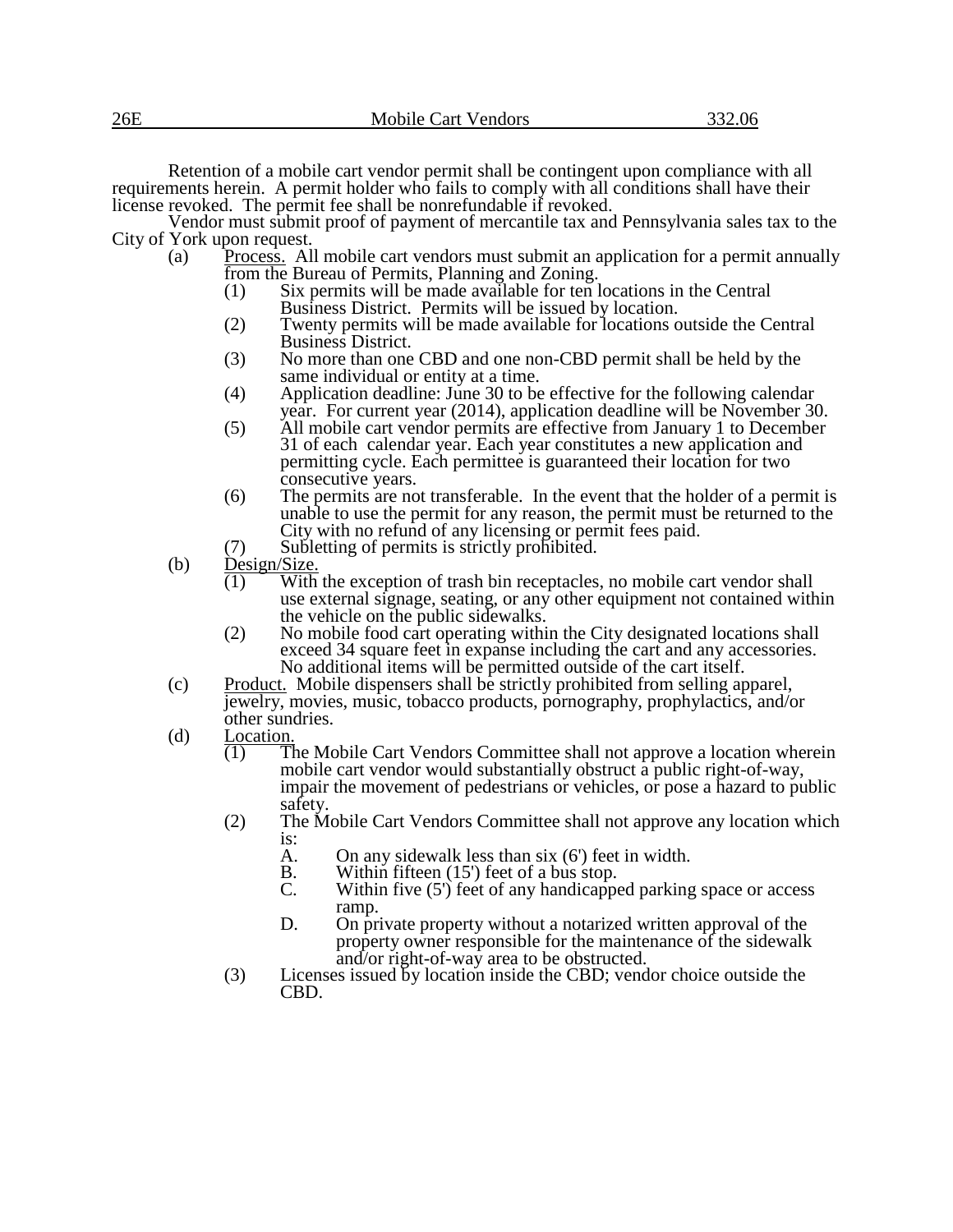## 332.06 BUSINESS REGULATION AND TAXATION CODE 26F

- (4) Mobile food dispensers shall not obstruct the passage of pedestrian travel, and a clear sight triangle, as referenced in the York City Zoning Ordinance, must be maintained.
- (5) Other than as permitted no mobile cart vendor shall have any exclusive and/or perpetual right to any location upon the streets, alleys, or public grounds of the City.
- (e)  $\frac{\text{Operation}}{(1)}$  Mo
	- Mobile food dispensers shall be attended by at least one operator over the age of 18 at all times.
	- (2) No mobile cart vendor shall make or solicit any sales to occupants of vehicles or engage in any activities which impede vehicular traffic.
	- (3) Any power required for the mobile food cart located on a public way shall be self-contained and shall not draw its power from the public right of way. No power cable or equipment shall be extended at grade or overhead across any public street, alley or sidewalk.
	- (4) No mobile food cart shall use or maintain any outside sound amplifying equipment, lights, or noisemakers, such as bells, horns or whistles or similar devices to attract customers. A mobile cart vendor and/or pushcart may use battery operated lights with appropriate protective shields for the purpose of illuminating merchandise.
	- (5) The mobile food cart shall not have drive-through service.<br>(6) Hours of Operation.
	- Hours of Operation.<br>A. Mobile food
		- Mobile food dispensers shall be removed from public property between 2:00 a.m. and 7:00 a.m.
		- B. All mobile food carts operating under this article shall adhere to the designated time and day requirements and shall be allotted fifteen (15) minutes set-up and fifteen (15) minutes breakdown time before and after stated operating hours.
- (f)  $\frac{\text{Trash.}}{(1)}$ 
	- Permittee shall contain all refuse, trash, and litter within the mobile food cart or a small moveable trash can maintained by the permittee and located adjacent to the mobile food cart in such a manner as not to block or otherwise obstruct pedestrian or vehicular traffic. The owner/operator of the mobile food cart shall be responsible for properly disposing of such refuse, trash, and litter as would any business, and shall not place it in any public trash container or in any private container without proper permission.
	- (2) Mobile dispensers shall be required to operate under a carry in/carry out policy with regard to litter and to clean all litter within twenty-five feet in all directions of the location of the mobile food cart throughout each business day. Dispensers shall properly remove all trash and litter from the site and at no time shall place said trash in any curbside receptacle.
	- (3) Permittee is prohibited from disposing of any liquids including but not limited to oil, grease, soaps or cleansers into the storm sewers, gutters, drainage pits, tree wells, planters or any other public right of way.
- (g) Special Events. Any existing permit owner shall be allowed the right of first refusal to operate in their permitted location for any and all special events occurring in the Central Business District. Vendors will be required to meet any special requirements of the event including any additional fees and/or permits.

The permit shall contain additional limitations on hours and days that the City of York determines are appropriate, including limitations to prevent conflict with special events. (Ord. 25-2014. Passed 10-21-14.)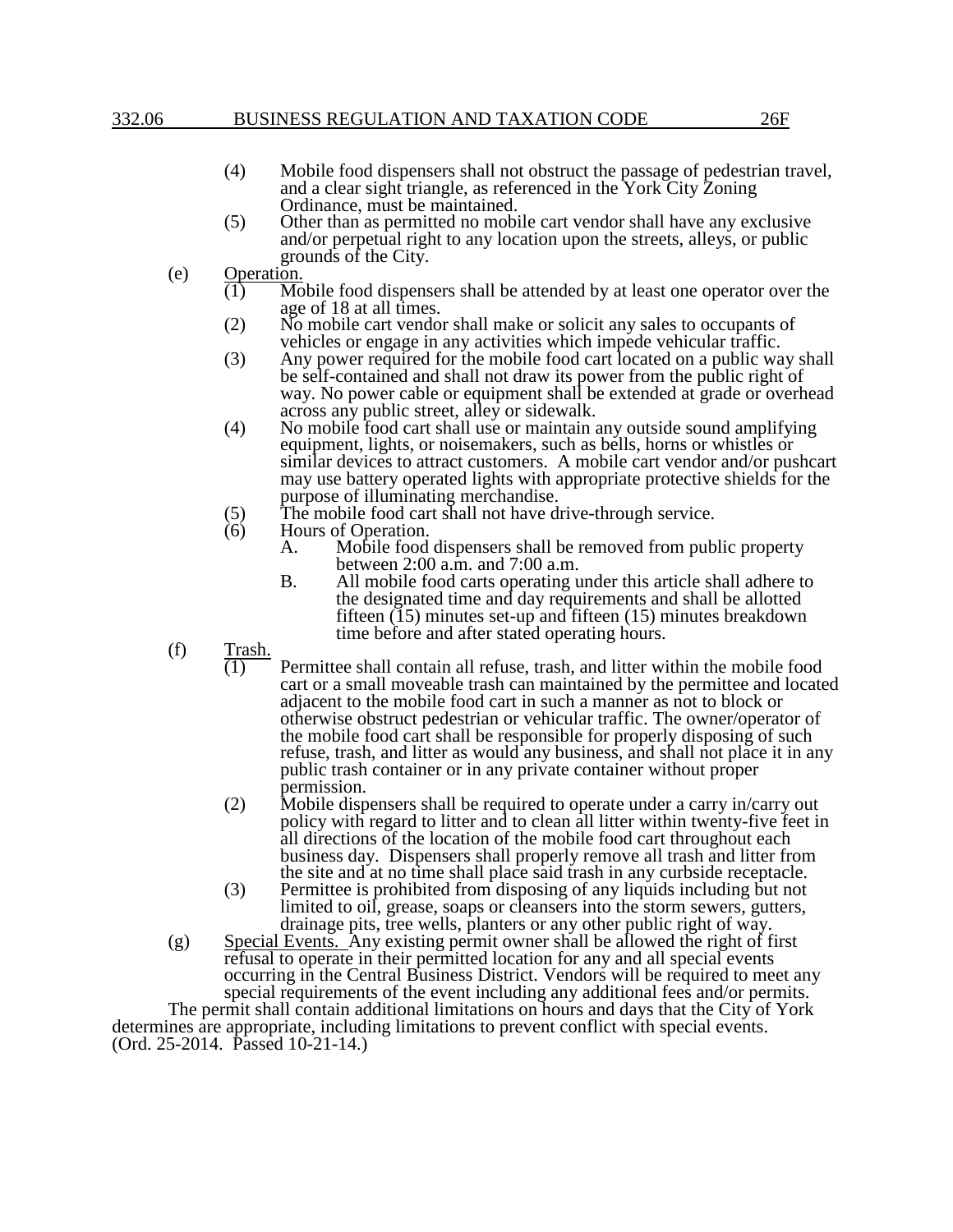# 332.07 ENFORCEMENT.

Food Cart Committee shall develop procedures for control and monitoring of each permit. Food Cart Committee shall file a copy of the procedures with the City Clerk. Applicants shall be in good standing with the City of York and the Commonwealth of Pennsylvania. (Ord. 25-2014. Passed 10-21-14.)

332.08 DENIAL, REVOCATION, SUSPENSION.

(a) An application or approved permit may be denied, revoked, suspended, or not renewed for any of the following reasons:<br>(1) The permittee and/c

- The permittee and/or licensee or any of its principals fails to satisfy any qualification or requirement imposed by this article, or other local, state or federal laws or regulations that pertain to the particular permit/license; or
- (2) The permittee and/or licensee or any of its principals is or has engaged in a business, trade or profession without having obtained a valid license, permit or work card when such applicant or principal knew or reasonably should have known that one was required; or
- (3) The permittee and/or licensee or any of its principals has been subject, in any jurisdiction, to disciplinary action of any kind with respect to a license, permit or work card to the extent that such disciplinary action reflects upon the qualification, acceptability or fitness of the applicant or principal to conduct such a business; or
- (4) The permittee and/or licensee or any of its principals has been convicted of any crime that involves any local, state or federal law or regulation arising out of the operation of a similar business; or
- (5) The permittee and/or licensee or any of its principals has been convicted of a crime as a result of having perpetrated deceptive practices upon the public within the last ten years; or
- (6) The mobile food cart on which the business is proposed to be conducted does not satisfy all local, state or federal laws or regulations which relate to the activity that is to be licensed; or
- (7) The licensee or any of its principals is in default on any payments owed to the City; or
- (8) The application contains material omissions or false, fraudulent, or deceptive statements; or
- (9) The mobile food cart is operated in such a manner as constituting a public nuisance per the City of York codes or state statutes; or
- (10) The proposed operation is in violation of any federal, state, or local laws including, but not limited to, the provisions of this article pertaining to food, fire prevention, public health or safety; or
- (11) The licensee or his agents or employees interfere with an inspection of the food establishment by a Health Department; or
- (12) There are repeated or serious violations of the applicable portions of this article; or
- (13) There are repeated or serious violations of federal or state food laws or laws regulating food establishments as defined in this article; or
- (14) The City of York Health Inspector or Health Department denies, revokes or suspends the license of the mobile cart vendor; or
- (15) There is a violation of any section of this article, or
- (16) There are more than three infractions relating to noise, nuisance, sanitation, civil, or criminal complaints.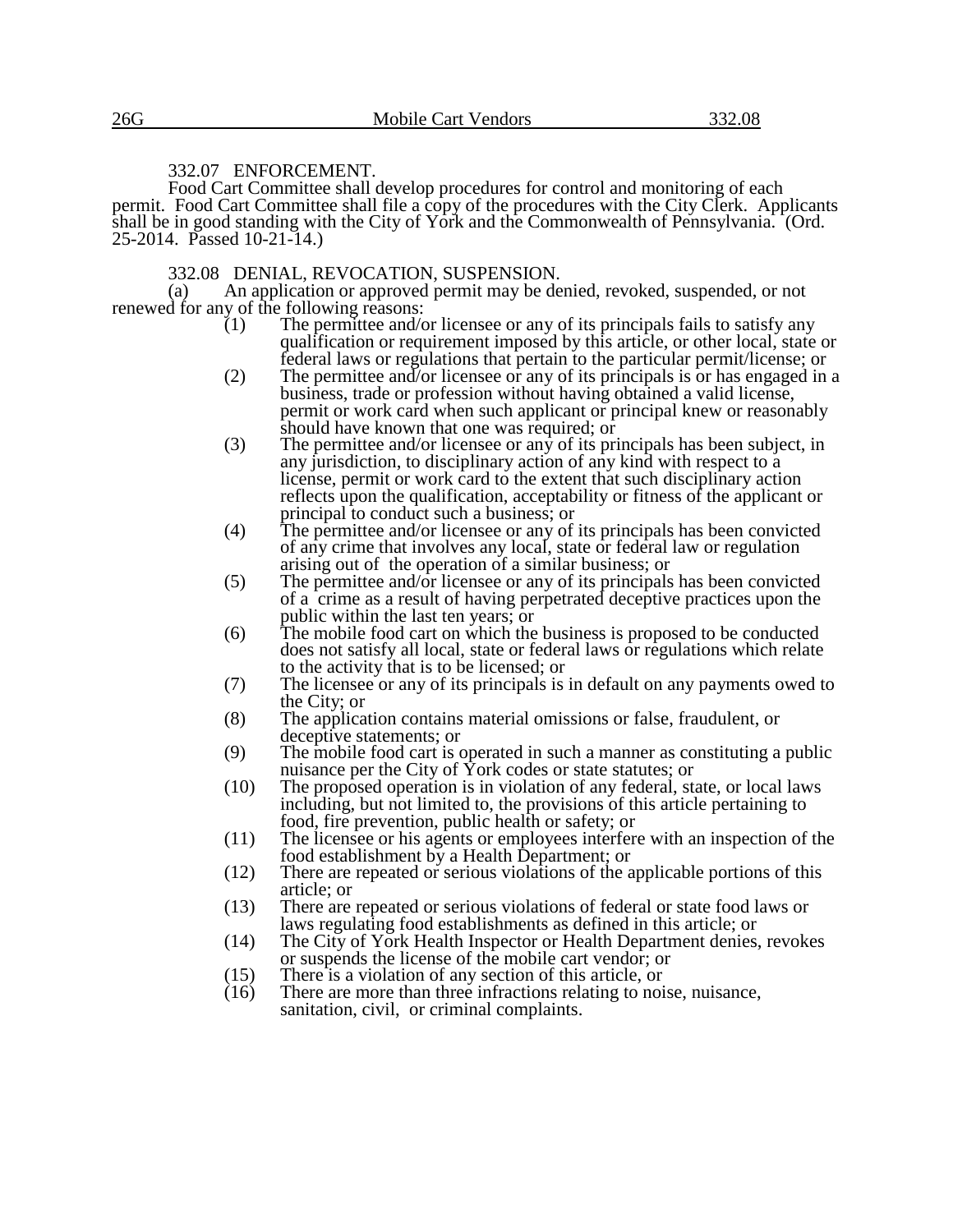(b) The provisions of this section are not exclusive. This section shall not preclude the enforcement of any other provisions of this article or state and federal laws and regulations. The City of York may impose additional requirements to protect against health hazards related to the operation of a mobile cart vendor. (Ord. 25-2014. Passed 10-21-14.)

#### 332.09 APPEAL TO COUNCIL UPON DENIAL, REVOCATION OR SUSPENSION.

(a) Upon any denial, revocation or suspension of a mobile cart vendor permit by the City of York or the Mobile Cart Vendors Committee, the applicant or permittee and/or licensee may appeal the denial to Council by filing a written statement of appeal with the City Clerk within 10 days following the denial, revocation or suspension and a hearing shall be held thereon by the Council. The applicant or permittee, during the appeal, may be represented by counsel.

(1) Prior to revocation, the Mobile Cart Vendors Committee shall give written notice to the permittee and/or licensee or person in charge. The notice shall set forth:<br>A. The gro

- The grounds upon which the City will seek denial, revocation or suspension of the permit and/or license;
- B. The specific violations of this article or of federal or state law upon which the City will rely in seeking denial, revocation or suspension of the permit and/or license;
- C. That a hearing will be held before the York City Council;
- That the permittee and/or licensee may appear in person and/or be represented by counsel and may present testimony.
- (2) The hearing shall be held in accordance with this section. If the permit and/or license holder fails to appear at the hearing at the time, place and date specified, the City shall present sufficient evidence to establish a prima facie case showing that an act or acts have been committed or omitted that constitutes grounds for denial, revocation or suspension of a permit.
- (3) After completion of the hearing, the City Council shall make written findings as to whether or not grounds exist for denial, revocation or suspension of the permit. If the City Council finds that grounds do exist for denial, revocation or suspension, it shall deny, revoke or suspend the permit and/or license temporarily or permanently.
- (4) A copy of the written findings and determination shall be sent by certified mail, return receipt requested, to the permittee and/or licensee. If the address of the permittee and/or licensee is unknown, or if the findings are returned undelivered, the findings shall be served on the person in charge of the commissary or mobile cart vendor.
- (5) Upon service of a written notice that the permit has been revoked as provided herein, all food operations shall cease immediately.
- (6) Whenever a permit is revoked, the Mobile Cart Vendors Committee, the City Health Inspector and the Bureau of Permits, Planning and Zoning shall be notified.